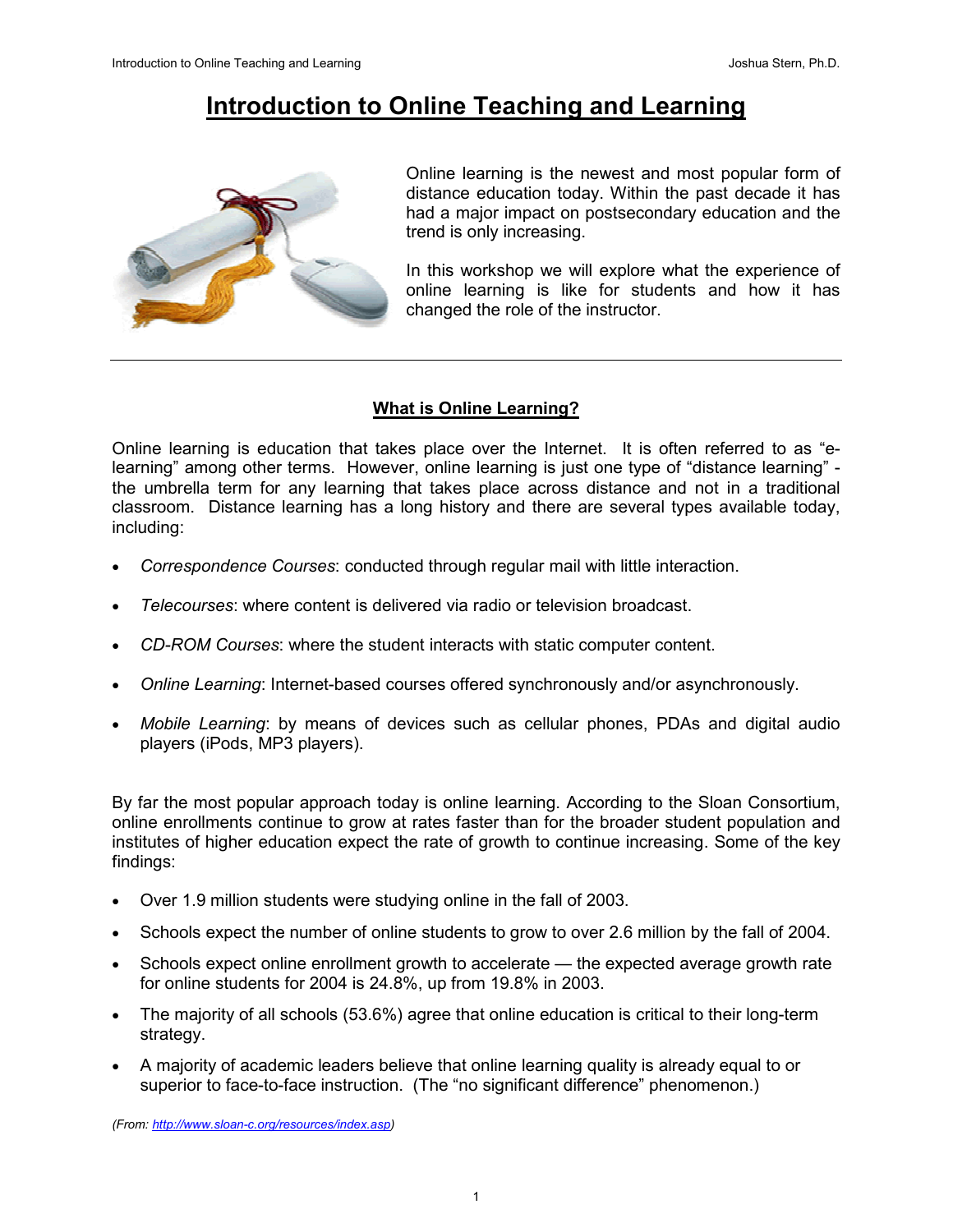# How It Works

In years past, instructors had to create their "virtual classrooms" from scratch which was difficult and often led to poor results. Today, an entire industry has emerged to do this for us. Course Management System (CMS) software is utilized by just about all colleges today. CMS allow instructors to design and deliver their courses within a flexible framework that includes a number of different tools to enable learning and communication to occur.

Popular for-profit CMS include:

- Blackboard (www.blackboard.com)
- WebCT (www.webct.com)
- eCollege (www.ecollege.com)

Low cost alternative and open source CMS include:

- ETUDES-NG (http://etudesproject.org)
- Moodle (http://moodle.org)
- Angel (http://angellearning.com)

Any of these CMS offer functionality which allows instructors to deliver *course content*, enable communications, and conduct evaluations. The most common tools offered by CMS include:

| <b>Schedule</b>            | For posting and viewing deadlines, events, etc.                   |
|----------------------------|-------------------------------------------------------------------|
| <b>Announcements</b>       | For posting current information to all students.                  |
| <b>Syllabus</b>            | For creating and posting the course syllabus.                     |
| <b>Modules</b>             | For publishing and viewing course content in sections.            |
| <b>Assignments</b>         | For posting, submitting, and grading student work.                |
| <b>Discussion Board</b>    | For asynchronous discussions, group work, and collaboration.      |
| <b>Private Messages</b>    | For private communication between students and/or the instructor. |
| Chat                       | For real-time, synchronous conversation in written form.          |
| <b>Tests &amp; Quizzes</b> | For authoring and administering exams, quizzes, surveys, etc.     |
| <b>Gradebook</b>           | For posting and managing student grades.                          |

## A New Paradigm for Teaching and Learning

Online learning is catalyzing a pedagogical shift in how we teach and learn. There is a shift away from top-down lecturing and passive students to a more interactive, collaborative approach in which students and instructor co-create the learning process. The Instructor's role is changing from the "sage on the stage" to "the guide on the side."

#### Constructivism

This point of view maintains that people actively construct new knowledge as they interact with their environment. This is a student-centered approach in which students "co-create" their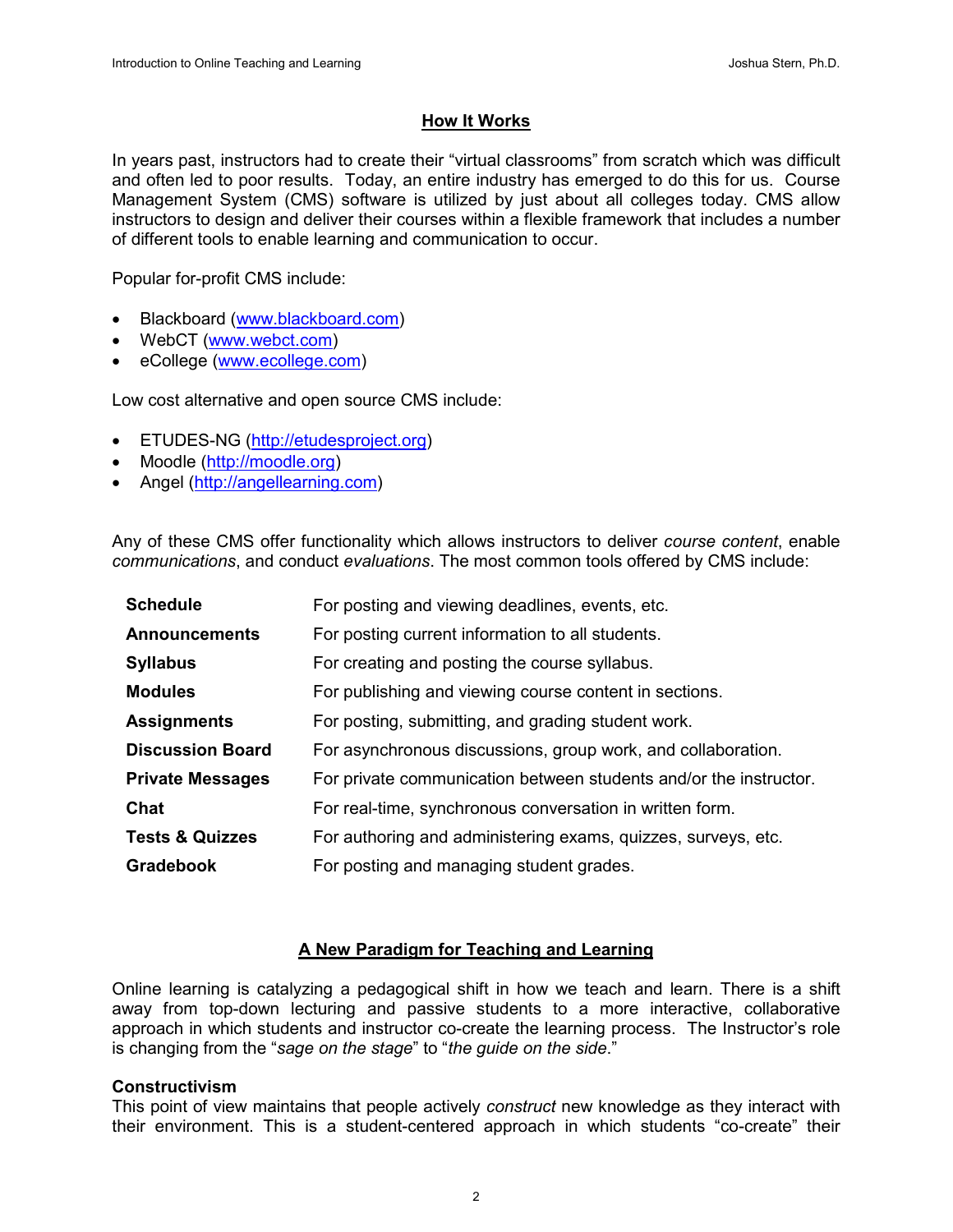learning experience. This approach empowers students as active learners instead of just passive recipients absorbing information and reproducing it for standardized tests.

Derived from the work of Swiss philosopher, Jean Piaget, constructivism emphasizes:

- The learner as a unique individual.
- The relevence of the learner's background and culture.
- Increased responsibility for learning belongs to the student.
- Motivation for learning comes from successful completion of challenging tasks.
- Instructors as facilitators helping learners develop their own understanding of content.
- Learning is an active, social process.
- The dynamic interaction between task, instructor and learner. Synergy!

#### Constructionism

Constructionism asserts that learning is particularly effective when constructing something for others to experience. This can be anything from a spoken sentence or an internet posting, to more complex things like a painting or a presentation. For example, you might read this page several times and still forget it by tomorrow - but if you were asked to explain these ideas to someone else in your own words, or produce a slideshow that explained these concepts, you would gain a deeper understanding that is more integrated into your own ideas.

## **Collaboration**

As an instructor, you focus on the experiences that would best generate learning from the learner's point of view, rather than just publishing and assessing the information you think they need to know. Each participant in a course can and should be a teacher as well as a learner. Your job changes from being the sole source of knowledge, to being a guide and role model. You connect with students in ways that address their own learning needs by moderating discussions and activities in a way that collectively leads students towards the larger learning goals of the class.

(Modified from: http://docs.moodle.org/en/Philosophy and http://en.wikipedia.org/wiki/Constructivism\_%28learning\_theory%29)

# Benefits of Online Teaching and Learning

Why online distance learning and why now? Online distance learning meets the needs of an ever-growing population of students who cannot or prefer not to participate in traditional classroom settings. These learners include those unable to attend traditional classes, who cannot find a particular class at their chosen institution, who live in remote locations, who work full-time and can only study at or after work, and those who simply prefer to learn independently.

The minimum requirement for students to participate in an online course is access to a computer, the Internet, and the motivation to succeed in a non-traditional classroom. Online courses provide an excellent method of course delivery unbound by time or location allowing for accessibility to instruction at anytime from anywhere. Learners find the online environment a convenient way to fit education into their busy lives. The ability to access a course from any computer with Internet access, 24 hours a day, seven days a week is a tremendous incentive for many of today's students.

Some of the main advantages of online learning include: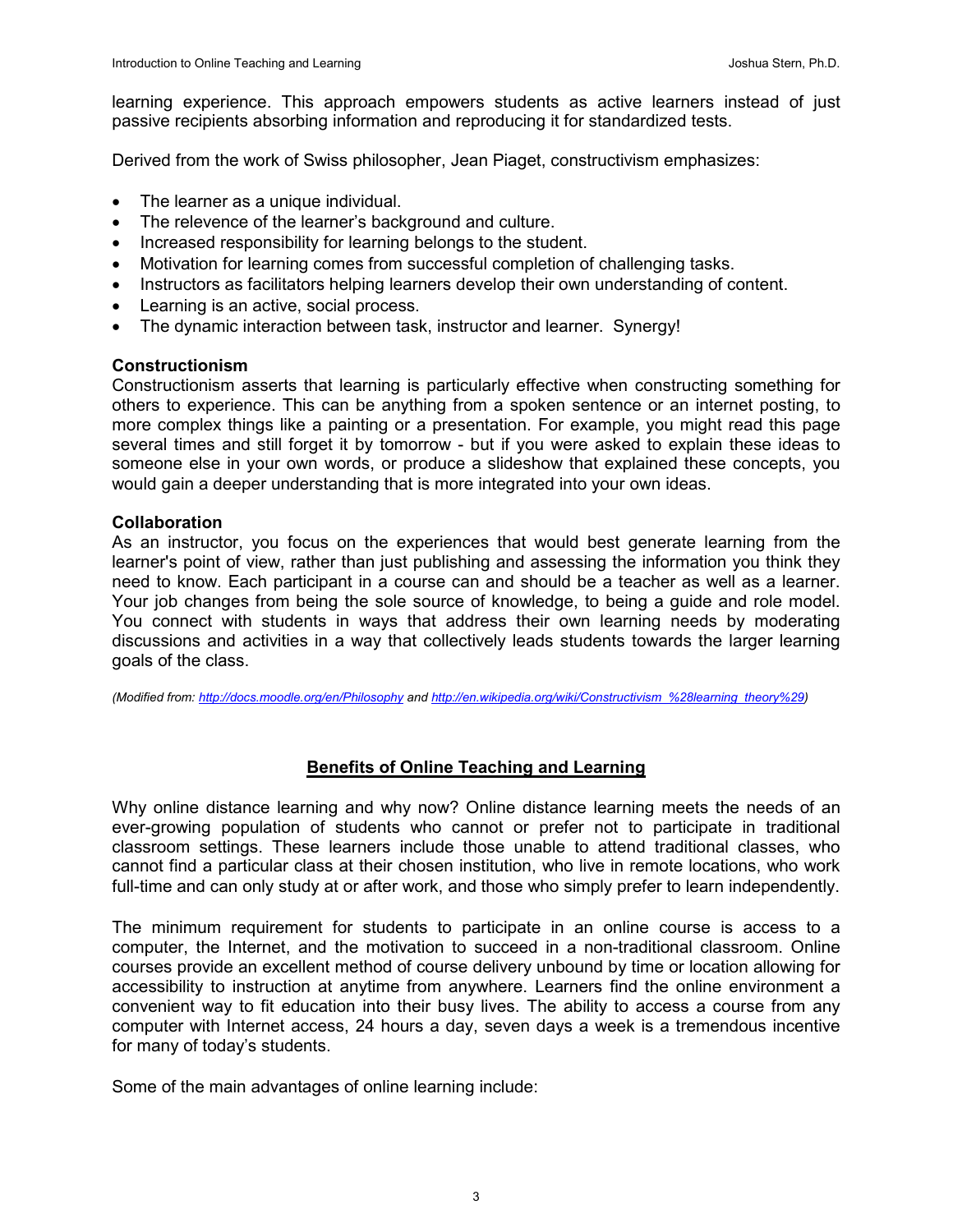- Convenience: 24/7 access from any online computer; accommodates busy schedules; no commuting, no searching for parking.
- Enhanced Learning: Research shows increased depth of understanding and retention of course content; more meaningful discussions; emphasis on writing skills, technology skills, and life skills like time management, independence, and self-discipline.
- Leveling of the Playing Field: Students can take more time to think and reflect before communicating; shy students tend to thrive online; anonymity of the online environment.
- Interaction: Increased student-to-teacher and student-to-student interaction and discussion; a more student-centered learning environment; less passive listening and more active learning; a greater sense of connectedness, synergy.
- Innovative Teaching: Student-centered approaches; increased variety and creativity of learning activities; address different learning styles; changes and improvements can translate to on-ground courses as well
- Improved Administration: Time to examine student work more thoroughly; ability to document and record online interactions; ability to manage grading online.
- Savings: Accommodate more students; increased student satisfaction = higher retention and fewer repeats.
- Maximize Physical Resources: Lessen demand on limited campus infrastructure; decrease congestion on campus and parking lots.
- Outreach: Give students options; reach new student markets; appeal to current students thus increasing enrollments.

# Online Learning FAQ

Those new to online learning are often unclear about what to expect. Below are some answers to frequently asked questions about online classes.

## Is an online class the same as a self-paced class?

Answer: No. While some online classes are similar to independent study, most online classes are not self-paced classes. The due dates for documents and class participation reflect those of a "regular" campus class. Homework, other activities, and online class participation must be completed by preset dates and times.

#### How much time do I have to spend online?

Answer: You should plan to spend at least the same amount of time you would spend on a faceto-face class. And probably more, at least at first, as you get oriented to the online CMS.

#### Do I have to log on to class at a particular time?

Answer: No. You will have deadlines by which to post your work, but when you complete that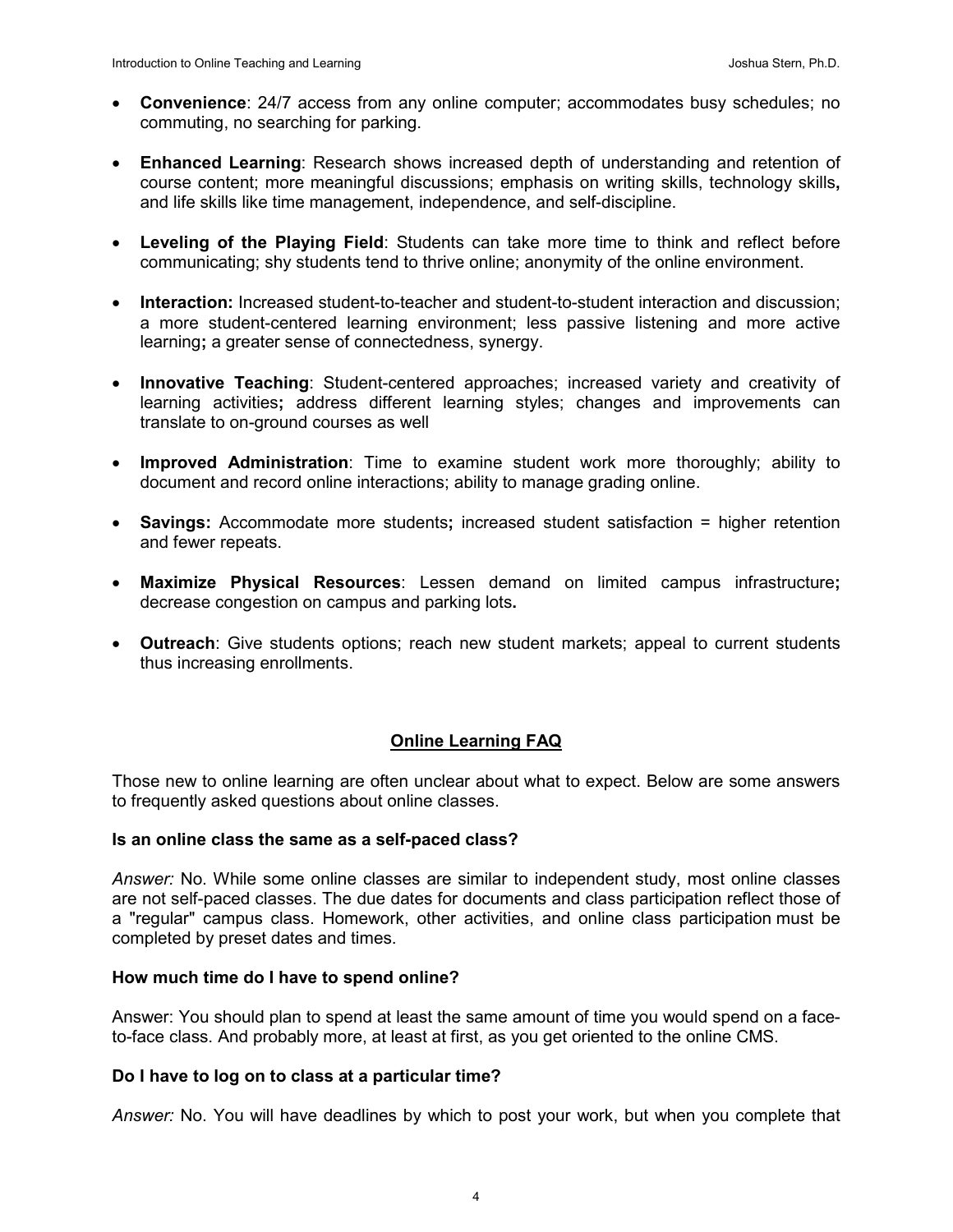work is up to you. You should try to do your work on a daily basis so as to avoid being overburdened at the end of each unit.

#### Is taking a class online easier than a "regular" class?

Answer: No. The course content in an online class is usually identical to that of a face-to-face class on the same topic. Some people think the workload is even more demanding than a regular face-to-face class in that you have to be a self-directed learner, stay motivated, and stay on top of your workload independently. It has been shown that the most successful online students/teachers tend to share the following characteristics:

- Self-motivation/self-starter
- Good organization and time-management skills
- Familiar with computers and the Internet
- Resourceful and actively seek answers and solutions to questions and problems

#### What Internet skills would be helpful in an online class?

Answer: The most successful students have the following Internet skills:

- Familiarity with Web browsers and an email program.
- Some familiarity with Web-based interactions such as email, discussion boards, listservs, and chat rooms.
- Proficiency with typing and word processing.
- Experience in successful Internet searches using a variety of search engines.

#### How is online teaching different from traditional classroom teaching?

Answer: The online model emphasizes an interactive learning environment, designed to stimulate dialogue between instructor and students and among students themselves. The online process requires both instructor and students to take active roles. The instructor will often act as a facilitator, organizing activities that engage students directly rather than relying too heavily on lectures and memorization.

#### When and where do classes take place?

Answer: We don't really "meet" in a real-time or physical face-to-face sense. Instead, we interact regularly through the CMS and via email. Courses take place wherever your computer is: at home, at work, on the road - anywhere you can connect to the Internet. Courses are typically organized by week with specific due dates. The model is primarily asynchronous, which means that within each week you and your students may log in whenever it is most convenient. Generally, logging in four to five times per week is necessary to give timely feedback and interact sufficiently with students. Although communication is primarily asynchronous, real-time chat is also available.

#### How will I be able to communicate with my students?

Answer: A lot of instructors mistakenly assume that they'll feel isolated from their online students. To their surprise, most instructors find that online courses actually provide a high degree of personal contact, and many say that they get to know their online students much better than their students in on-ground courses. This is because asynchronous, online courses offer many more opportunities for reflection, in-depth discussion, and interaction than traditional courses that meet only once or twice a week. Not only will you and your students communicate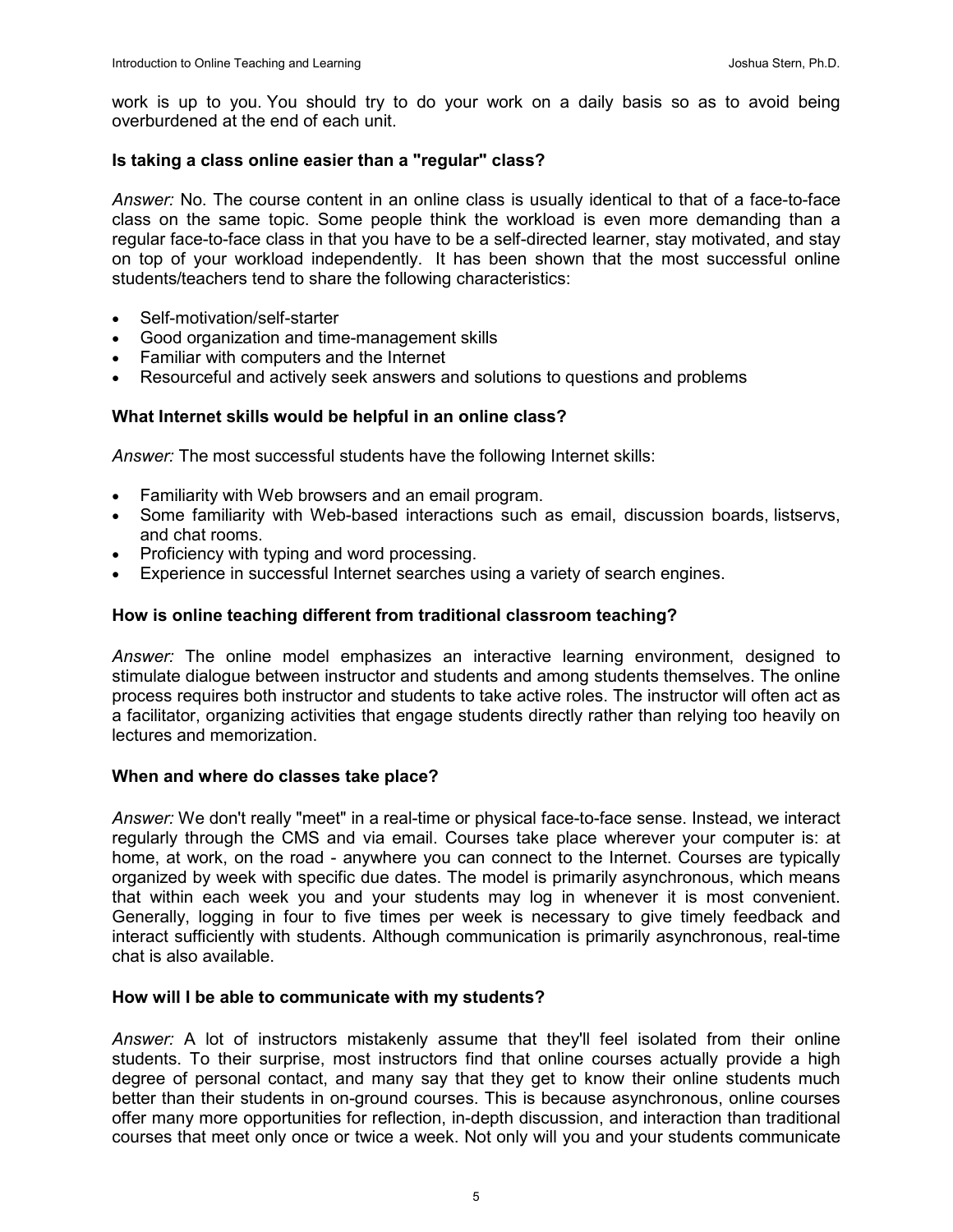directly, everyone in the class can be involved in group- and class-level discussions contributing as much and as often as they want. Far from being an impediment to communication, the online format facilitates and enhances communication and interaction in ways that would be impossible in other situations.

(Adapted from: FAQ created by Dr. Marsha Conley, American River College and http://www.onlinelearning.net)

# Important Questions for New Online Instructors to Consider

- How can you accommodate different learning styles online?
- How might you convert the learning activities you use in the traditional classroom to the online environment? Is it possible to use your materials "as is" or will you need to rethink how your material is presented?
- Lecturing is the most common method of presenting content in college classrooms. Why is lecturing a less productive method of teaching in the online environment?
- In the virtual classroom, lectures are short and few. With this being the case, where are the students going to get the information they need to obtain the learning objectives?
- Are video, audio, and real-time activities a benefit in a text-based asynchronous online course? Why or why not?
- How will you inform your students of online expectations and realities and help ensure their success?
- What problems can you anticipate that students might have when beginning your course? How might you smooth the way for your students?

# Quiz: Is Online Teaching Right for Me?

The online instructor plays a vital role in developing and maintaining an effective online learning environment and must possess a unique set of tools to perform successfully. Some instructors from the traditional classroom environment will easily adapt to the online model, while others may find the transition challenging. Reflect on your teaching style, circumstances and technical skills to see if teaching online is right for you.

# Questions:

## Computer skills

- Do you have (or are you willing to obtain) access to a computer and Internet connection at home and/or at work?
- Are you willing to upgrade your computer equipment or purchase new software if needed?
- Do you know how to use email and access the Web using a browser?
- Can you download files from the Web and save them to your own computer?
- Can you attach a document to an email message?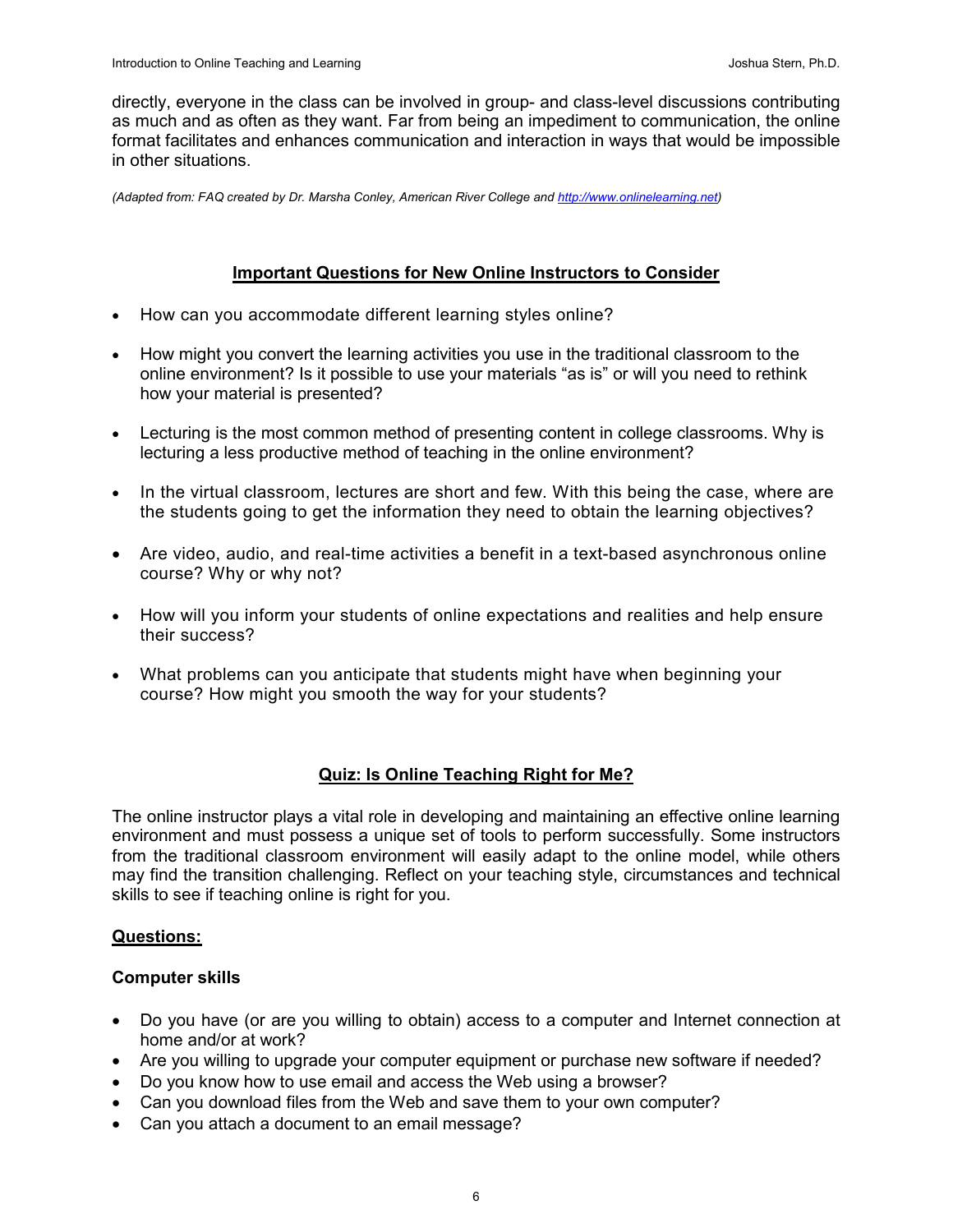• Can you cut/copy and paste from one program into another?

## Experience in the online learning environment and qualifications

- Have you ever taken an online course as a student (i.e. the ETUDES-NG training course)?
- Have you used Webpages to supplement your on-the ground course or seminar?
- Have you used online quizzes, a discussion board or chat room as part of your teaching?

## Attitudes towards teaching and learning in the online environment

- Do you believe that high-quality learning can take place without interacting with your students face-to-face?
- Do you believe lecturing is the best, or only, method for delivering education in your field?
- Do you feel that discussion is an effective teaching strategy for your subject matter?
- Do you believe it is important to structure activities so that students can learn from each other via interactivity and collaborative learning?
- Do you believe increased learning can occur when work/life/knowledge experiences are shared among peers?
- Do you think creating a sense of community amongst learners is a priority in your teaching?

# Teaching style and habits needed to teach online

- Can you dedicate a significant number of hours per week (any time during the day or night) to participate in the online teaching process?
- Are you willing to log on and contribute to your online classroom discussions and interact with students online at least 4 times a week, and ideally more?
- Are you able to create schedules for yourself and stick to them? In other words, are you a self-disciplined, independent worker?
- Are you flexible in dealing with students' needs (due dates, absences, make-up exams)?
- Are you comfortable in communicating almost entirely through writing (since online courses are text-only environments)?

## Training and commitment

- Are you willing to invest a significant amount of time and energy in preparation for teaching your course online?
- Are you willing to spend time rethinking and redesigning your teaching materials to fit the needs of the online environment?
- Are you willing to invest time in professional development to continue learning new online teaching and/or technical skills in the future?

# Feedback:

## Experience in the online learning environment and qualifications

If you have had first-hand experience as an online student, you will likely have greater insight into your own online students' needs and a better understanding of the unique requirements of the online environment. Experience using the Internet and the Web to enhance your teaching in the traditional classroom can be a good first step to teaching entirely online.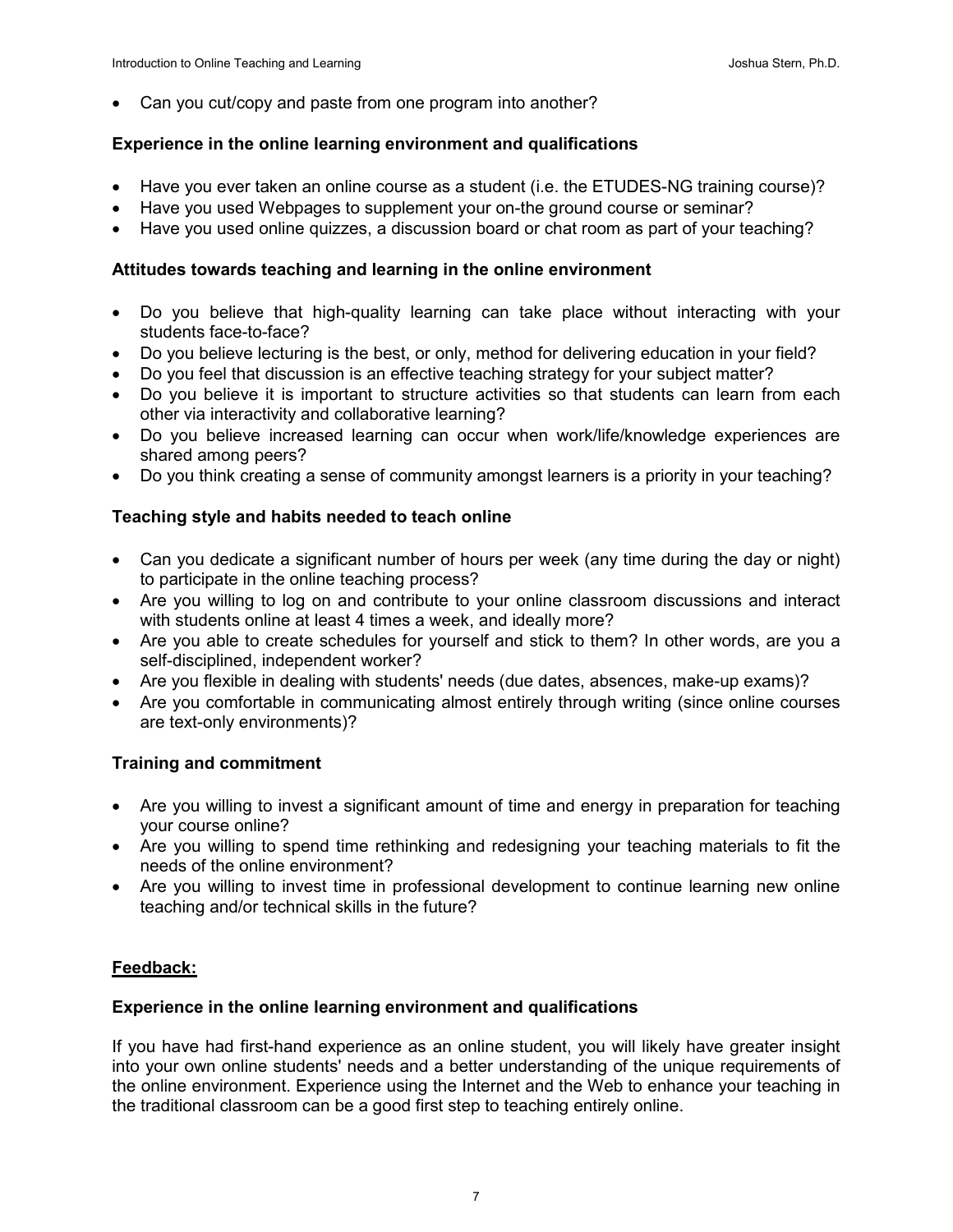#### Attitudes towards teaching and learning in the online environment

An online instructor should be able to accept the value of facilitated learning as equal to the traditional model. If a teacher feels the only way that true learning can take place is through the traditional means of educating in a classroom, the person is generally not a good fit for the online paradigm. This is OK, but we must be honest with ourselves. Both an accelerated learning model and the online process depend on facilitative techniques for their success. The online classroom requires new teaching strategies and instructional techniques; you should not try to recreate the on-ground classroom in the online paradigm. The person leading a successful online class must be a proponent of facilitative learning, and have confidence in the system in order to make it work.

## Teaching style and habits needed to teach online

The online facilitator should be open, concerned, flexible, and sincere. An online instructor must be able to compensate for the lack of physical presence in the virtual classroom by creating a supportive environment where all students feel comfortable participating and especially where students know that their instructor is accessible. Failure to do this can alienate the class both from each other and from the instructor and would make for a very weak learning environment. Online students are as busy, or busier, than anyone else in today's hurried world. An online instructor should be willing to give individual attention to students who may need extra help. Being sensitive, open and flexible is mandatory for success in the online realm.

# Seven Principles of Good Teaching

Based on considerable educational research, Chickering and Gamson (1987) outlined Seven Standards of Good Practice for Undergraduate Education, principles that have been widely accepted as measures for judging the effectiveness of classroom teaching. ETUDES-NG incorporates elements in each of the seven areas, as demonstrated below:

## Principle 1: Encourage student-faculty contact

Through Private Messages students and faculty can communicate. Among other things, this allows instructors to be proactive by following up on students who are not participating in chats, discussions, etc. Students and faculty can also communicate through the discussion forums.

#### Principle 2: Encourage student cooperation

The same areas of ETUDES-NG that allow for student-faculty contact can also be used for student-to-student contact. Assignments can be created to take advantage of this. Furthermore, the discussion forums can help foster group work and collaboration among students. Consider incorporating peer reviews, project sharing, and thread-leaders to moderate discussions. Student collaboration leads to a sense of community and higher learning outcomes.

#### Principle 3: Encourage active learning

Instructors can take advantage of the rich interactivity on the Web by designing assignments around appropriate Websites. When students come to these sites, they make choices, and they learn from their choices. Active learning also takes place when students work cooperatively. Give students more control, leadership roles, and options in what assignments to complete. Leave the center stage and transform yourself into a guide on the side.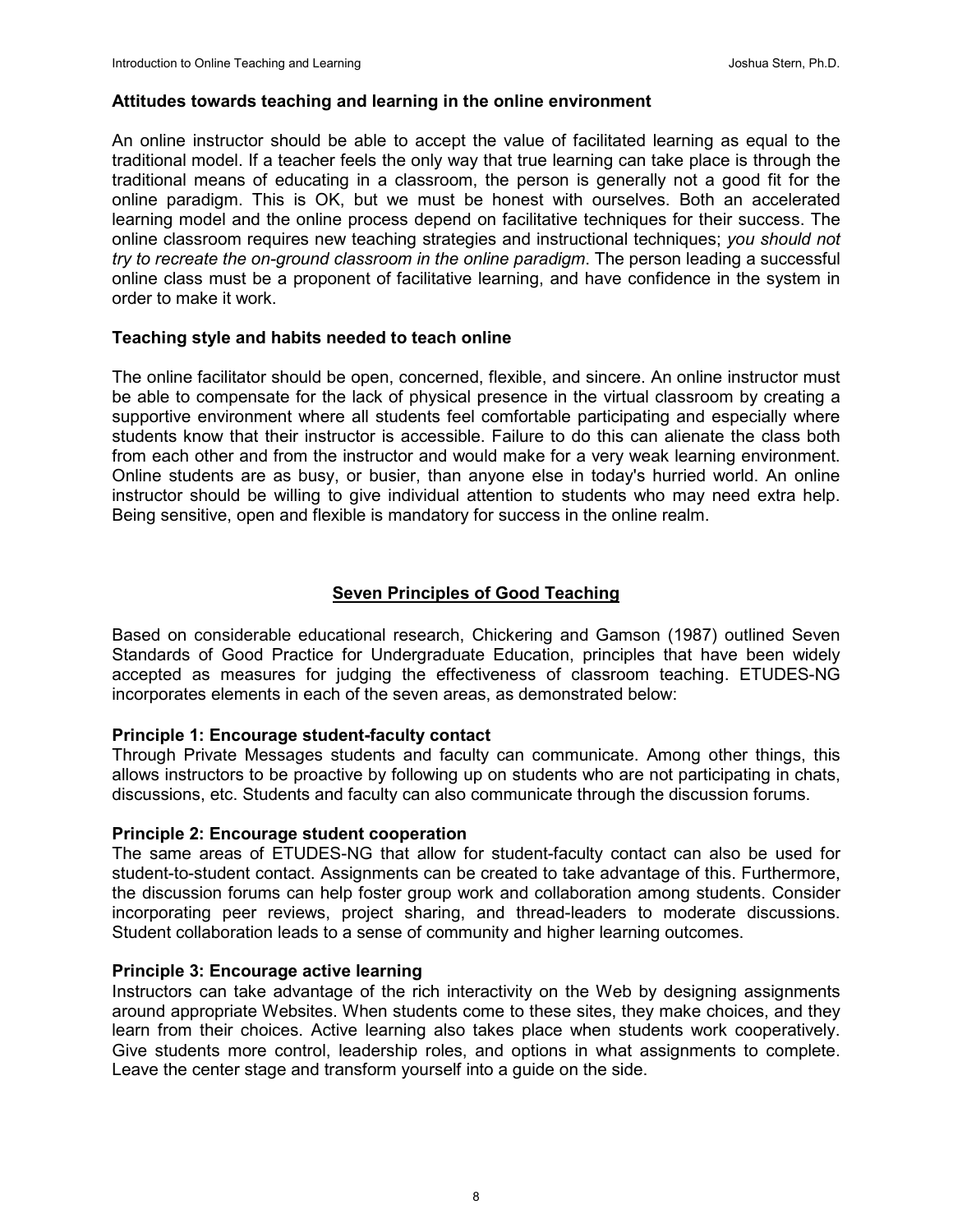#### Principle 4: Give prompt feedback

In ETUDES-NG, students can see results of their tests and view solutions to graded assignments immediately after submission. Instructors can and should promptly respond to student questions. ETUDES-NG allows you to provide both acknowledgement and information feedback.

#### Principle 5: Emphasize time on task

For example, give students something specific to respond to in each module via the discussions. Build in a reward system of points for each post and reply to the discussion forums. In other words, make posting and responding mandatory. Create a structure that can be followed, broken down week by week or unit by unit, allowing for acceleration of pace.

#### Principle 6: Communicate high expectations

In your syllabus you should include course goals and performance objectives. You might include model assignment submissions that can serve as examples for students to follow. The bottom line is that you must be explicit and clear in communicating your expectations to students.

#### Principle 7: Respect diverse talents and ways of learning

Create assignments that offer students options. Giving students choices in their learning experience increases satisfaction and retention. Consider giving students options as to what format to submit assignments or projects. For example, they might design a Webpage, write an essay, or develop a PowerPoint presentation. There is no reason why all students should submit the exact same homework or participate in one discussion topic. Variety is the spice of life and your online class; teach to the various learning styles of your students.

## Supplemental Resources

Confessions of an E-Dropout (http://edweb.sdsu.edu/people/arossett/viewpoint.htm) What went wrong? As the instructor, what could you have done to change the situation?

Strategies for Learning at a Distance (http://www.uidaho.edu/eo/dist8.html)

What Makes a Successful Online Student? (http://www.ion.uillinois.edu/resources/tutorials/pedagogy/StudentProfile.asp)

Tips for Online Success (http://www.ion.uillinois.edu/resources/tutorials/pedagogy/tips.asp)

The Core Rules of Netiquette (http://www.albion.com/netiquette/corerules.html)

Distance Learning History (http://iml.jou.ufl.edu/projects/Spring01/deClair/history.html)

Growth in Distance Education Programs and Implications for Federal Education Policy (http://www.gao.gov/new.items/d021125t.pdf)

The Future of Online Learning